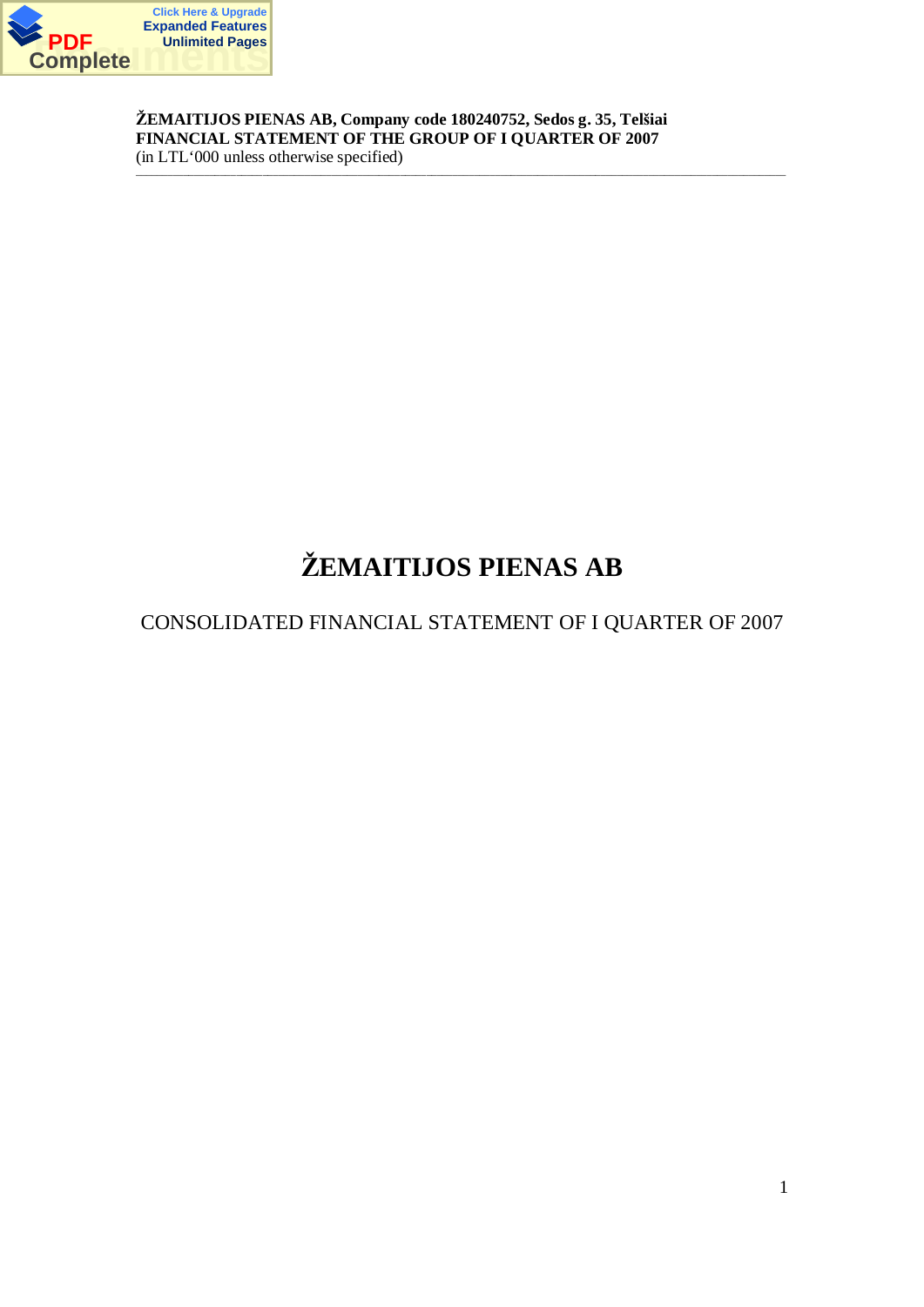

 $\text{(in LTL '000 unless otherwise specified)}$ 

# **Balance Sheet**

|                                           | Group            |                     |  |
|-------------------------------------------|------------------|---------------------|--|
|                                           | 31 March<br>2007 | 31 December<br>2006 |  |
| <b>ASSETS</b>                             |                  |                     |  |
| <b>Non-current assets</b>                 |                  |                     |  |
| Non-current intangible assets             | 459              | 518                 |  |
| Non-current tangible assets               | 45,007           | 46,833              |  |
| Investment assets                         | 5,195            | 5,307               |  |
| Investments for sale                      | 14               | 14                  |  |
| Investments in subsidiaries               |                  |                     |  |
| Long-term receivables                     | 2,703            | 1,906               |  |
| Deferred tax asset                        | 298              | 298                 |  |
| <b>Total non-current assets:</b>          | 53,676           | 54,876              |  |
|                                           |                  |                     |  |
| <b>Current assets</b>                     |                  |                     |  |
| Inventories                               | 34,922           | 39,077              |  |
| Prepayments                               | 410              | 859                 |  |
| Trade accounts receivable                 | 22,709           | 31,549              |  |
| Receivables from subsidiaries             |                  |                     |  |
| Receivables from other affiliated parties | 16,641           | 15,378              |  |
| Other accounts receivable                 | 12,077           | 5,544               |  |
| Cash and cash equivalents                 | 20,778           | 14,534              |  |
| <b>Total current assets:</b>              | 107,537          | 106,941             |  |
| <b>Total assets:</b>                      | 161,213          | 161,817             |  |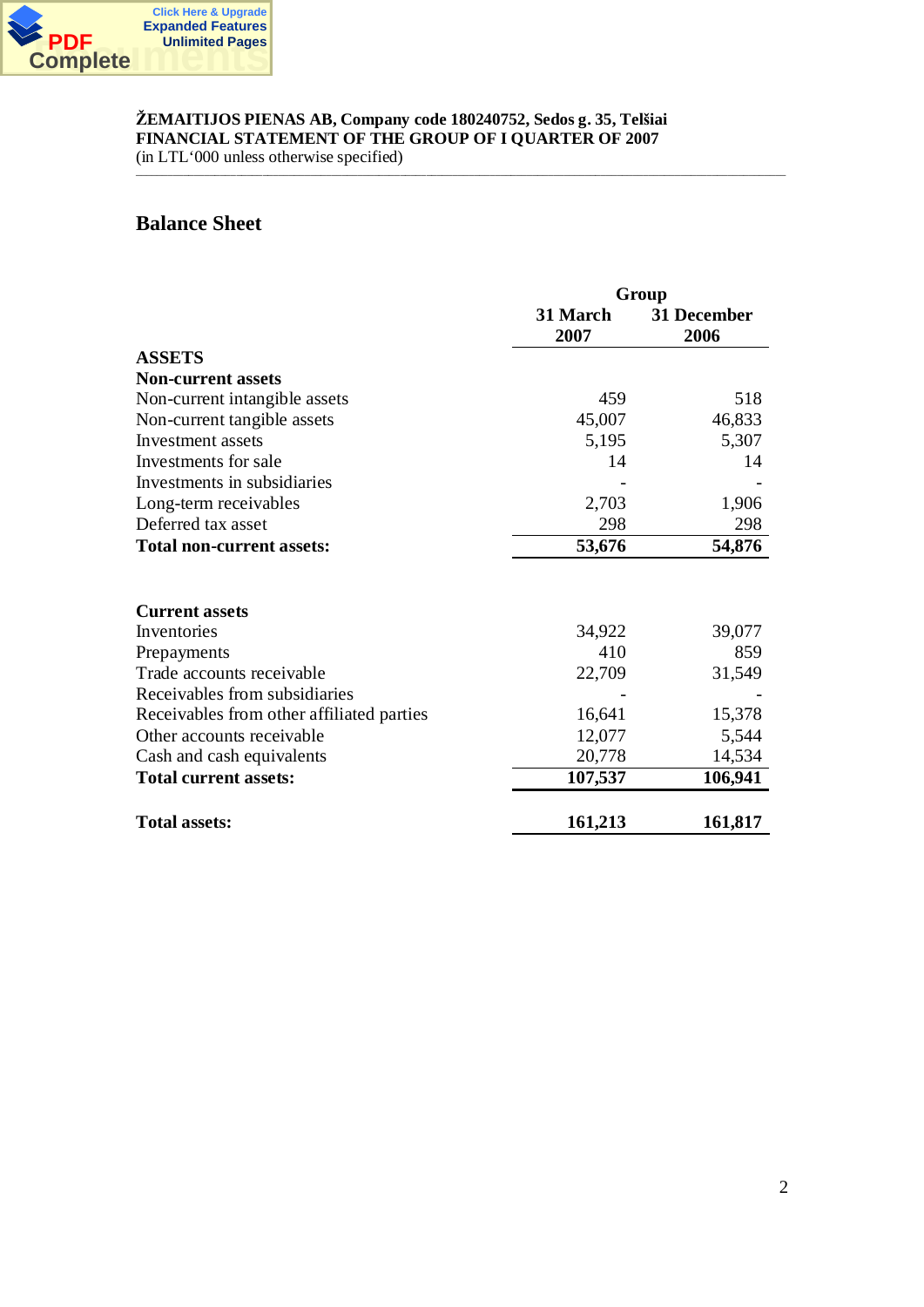

(in LTL'000 unless otherwise specified) \_\_\_\_\_\_\_\_\_\_\_\_\_\_\_\_\_\_\_\_\_\_\_\_\_\_\_\_\_\_\_\_\_\_\_\_\_\_\_\_\_\_\_\_\_\_\_\_\_\_\_\_\_\_\_\_\_\_\_\_\_\_\_\_\_\_\_\_\_\_\_\_\_\_\_\_\_\_\_\_\_\_\_\_\_\_\_\_\_\_\_\_\_\_\_\_\_\_\_\_\_\_\_\_\_\_\_\_\_\_\_\_\_\_\_\_\_\_\_\_\_\_\_

# **Balance sheet (continued)**

|                                                  |                     | Group            |                     |  |
|--------------------------------------------------|---------------------|------------------|---------------------|--|
|                                                  |                     | 31 March<br>2007 | 31 December<br>2006 |  |
| <b>EQUITY AND LIABILITIES</b>                    |                     |                  |                     |  |
| Equity, referable to company's shareholders      |                     |                  |                     |  |
| Authorised                                       |                     | 48,375           | 48,375              |  |
| Share premium                                    |                     |                  |                     |  |
| Legal reserve                                    |                     | 4,838            | 4,838               |  |
| Other reserves                                   |                     |                  |                     |  |
| Retained earnings                                |                     | 20,613           | 19,400              |  |
|                                                  |                     | 78,826           | 72,613              |  |
| <b>Minority share</b>                            |                     | 1,037            | 1,037               |  |
| <b>Total equity</b>                              |                     | 74,863           | 73,650              |  |
| <b>Long-term liabilities</b>                     |                     |                  |                     |  |
| Sponsorship received                             |                     | 1,605            | 2,073               |  |
| Long-term loans                                  |                     | 24,404           | 23,173              |  |
| Long-term loans from affiliated parties          |                     |                  |                     |  |
| Leases obligations                               |                     | 4,599            | 4,599               |  |
| Other long-term liabilities                      |                     | 124              | 124                 |  |
| <b>Total long-term liabilities</b>               |                     | 30,732           | 29,969              |  |
| <b>Short-term liabilities</b>                    |                     |                  |                     |  |
| Current portion of short-term debts              |                     | 24,404           | 22,913              |  |
| Current portion of short-term leases obligations |                     | 1,240            | 1,727               |  |
| Trade debts                                      |                     | 20,062           | 22,536              |  |
| Amounts payable to subsidiaries                  |                     |                  |                     |  |
| Other amounts payable to affiliated parties      |                     | 4,919            | 6,856               |  |
| Payable corporate profit tax                     |                     | 175              | 763                 |  |
| Other short-term amounts payable                 |                     | 4,818            | 3,403               |  |
| <b>Total equity and liabilities</b>              |                     | 55,618           | 58,198              |  |
|                                                  |                     |                  |                     |  |
| <b>Managing Director</b>                         | Algirdas Pažemeckas | /Signature/      | 10 May 2007         |  |
| <b>Chief Accountant</b>                          | Dalia Gecienė       | /Signature/      | 10 May 2007         |  |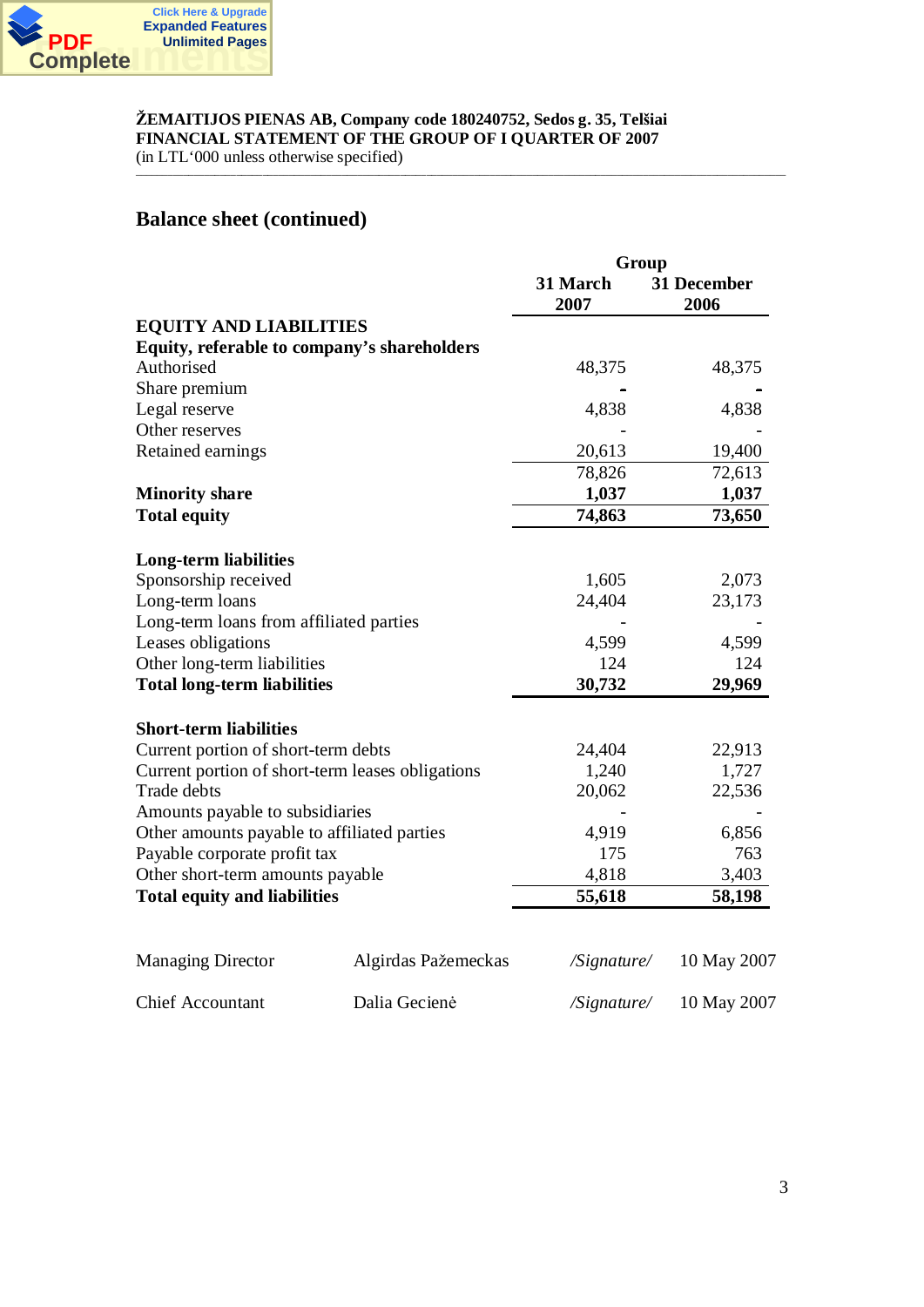

(in LTL'000 unless otherwise specified) \_\_\_\_\_\_\_\_\_\_\_\_\_\_\_\_\_\_\_\_\_\_\_\_\_\_\_\_\_\_\_\_\_\_\_\_\_\_\_\_\_\_\_\_\_\_\_\_\_\_\_\_\_\_\_\_\_\_\_\_\_\_\_\_\_\_\_\_\_\_\_\_\_\_\_\_\_\_\_\_\_\_\_\_\_\_\_\_\_\_\_\_\_\_\_\_\_\_\_\_\_\_\_\_\_\_\_\_\_\_\_\_\_\_\_\_\_\_\_\_\_\_\_

# **Profit and loss account**

|                                      |                                                     | Group                        |                      |  |
|--------------------------------------|-----------------------------------------------------|------------------------------|----------------------|--|
|                                      |                                                     | <b>31 March 2007</b>         | <b>31 March 2006</b> |  |
| Sales income                         |                                                     | 100,312                      | 88,345               |  |
| Cost of sales                        |                                                     | (84, 035)                    | (74, 747)            |  |
| <b>Gross profit</b>                  |                                                     | 16,277                       | 13,598               |  |
| <b>Operating costs</b>               |                                                     | (15,694)                     | (13,565)             |  |
| Other operating $costs$ – net result |                                                     | 1,261                        | 1,568                |  |
| <b>Operating profit</b>              |                                                     | 1,844                        | 1,601                |  |
| result                               | Financing and investing activities (expenses) – net | (629)                        | (47)                 |  |
| Profit before tax                    |                                                     | 1,215                        | 1,554                |  |
| Corporate profit tax                 |                                                     | (2)                          | (391)                |  |
| Net profit                           |                                                     | 1,213                        | 1,163                |  |
| <b>Managing Director</b>             | Algirdas Pažemeckas                                 | $\sqrt{S}$ <i>s</i> ignature | 10 May 2007          |  |
| <b>Chief Accountant</b>              | Dalia Gecienė                                       | /Signature/                  | 10 May 2007          |  |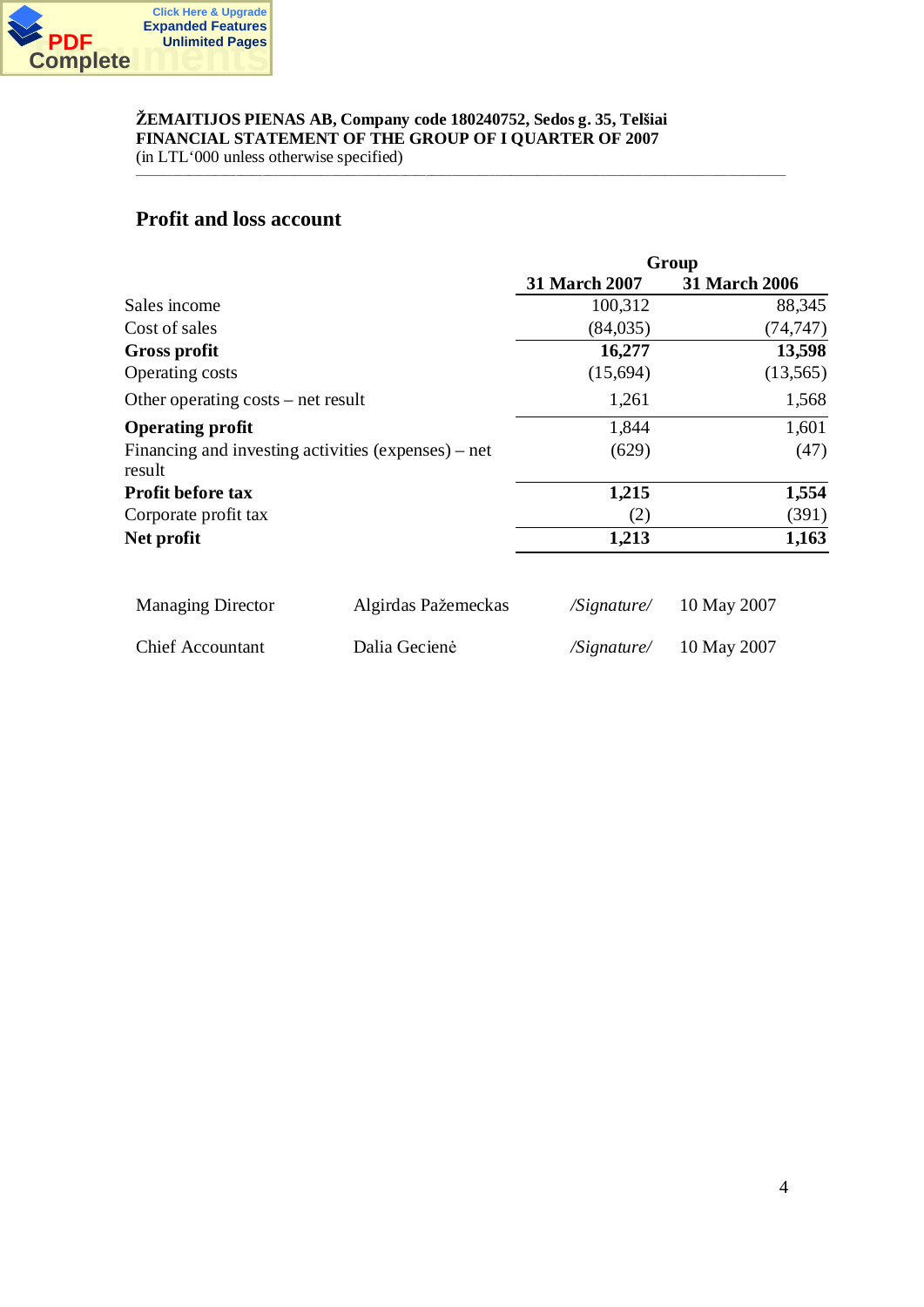

(in LTL'000 unless otherwise specified) \_\_\_\_\_\_\_\_\_\_\_\_\_\_\_\_\_\_\_\_\_\_\_\_\_\_\_\_\_\_\_\_\_\_\_\_\_\_\_\_\_\_\_\_\_\_\_\_\_\_\_\_\_\_\_\_\_\_\_\_\_\_\_\_\_\_\_\_\_\_\_\_\_\_\_\_\_\_\_\_\_\_\_\_\_\_\_\_\_\_\_\_\_\_\_\_\_\_\_\_\_\_\_\_\_\_\_\_\_\_\_\_\_\_\_\_\_\_\_\_\_\_\_

# *Cash flow statement*

|                                                                                                               | Group         |                      |  |
|---------------------------------------------------------------------------------------------------------------|---------------|----------------------|--|
|                                                                                                               | 31 March 2007 | <b>31 March 2006</b> |  |
| <b>Cash flows from operating activities</b>                                                                   |               |                      |  |
| Net profit                                                                                                    | 1,213         | 1,163                |  |
| <b>Restore of non-monetary costs (income)</b>                                                                 |               |                      |  |
| Depreciation and amortization                                                                                 | 4,120         | 3,683                |  |
| Amortization of sponsorship received                                                                          | $-388$        |                      |  |
| (Profit) on non-current tangible assets sales / loss and<br>write-offs of non-current tangible and intangible |               |                      |  |
| assets                                                                                                        | $-12$         | 444                  |  |
| Elimination of result of financial activities                                                                 | 540           |                      |  |
| Decrease in value of accounts receivable                                                                      | 15            |                      |  |
| Corporate profit tax costs                                                                                    |               |                      |  |
| Decrease (restore) in realizable value of inventories                                                         |               |                      |  |
| Indemnification                                                                                               |               | 5,338                |  |
| Other non-monetary costs                                                                                      |               |                      |  |
|                                                                                                               | 5,488         | 10,628               |  |
| <b>Changes of working capital:</b>                                                                            |               |                      |  |
| Decrease (increase) in inventories                                                                            | 4,155         | 3,141                |  |
| Accounts receivable (increase)                                                                                | $-364$        | $-2,875$             |  |
| Decrease in advance payments and other current                                                                |               |                      |  |
| assets (increase)                                                                                             |               | 63                   |  |
| Decrease in other accounts receivable                                                                         |               |                      |  |
| Increase in trade debts and amounts payable to                                                                |               |                      |  |
| affiliated parties and subsidiaries (decrease)                                                                | $-4,411$      | 400                  |  |
| (Paid) corporate profit tax                                                                                   |               |                      |  |
| Increase (decrease) in other amounts payable and                                                              |               |                      |  |
| short-term liabilities                                                                                        | 2,722         | 1,633                |  |
| Net cash flows from main activities                                                                           | 7,590         | 12,990               |  |
| <b>Cash flows from investing activities</b>                                                                   |               |                      |  |
| (Acquisition) of non-current tangible and intangible                                                          |               |                      |  |
| assets                                                                                                        | $-2,019$      | $-2,684$             |  |
| Disposition of non-current tangible assets                                                                    | 123           | 974                  |  |
| Investment sales                                                                                              |               |                      |  |
| Loan retrieval                                                                                                | 1,203         | 913                  |  |
| (Grant of) long-term loans                                                                                    | $-839$        | $-2,392$             |  |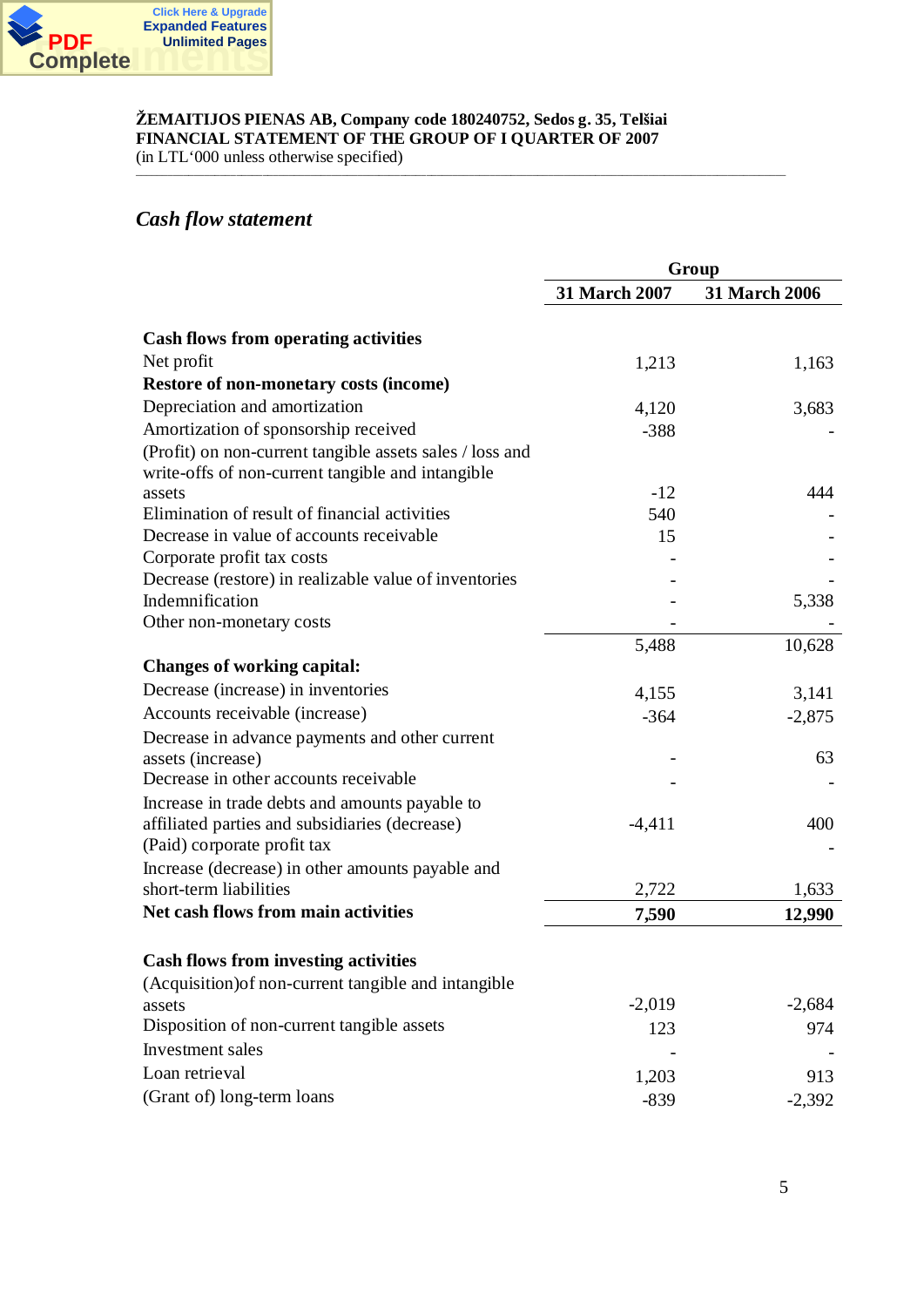

(in LTL'000 unless otherwise specified) \_\_\_\_\_\_\_\_\_\_\_\_\_\_\_\_\_\_\_\_\_\_\_\_\_\_\_\_\_\_\_\_\_\_\_\_\_\_\_\_\_\_\_\_\_\_\_\_\_\_\_\_\_\_\_\_\_\_\_\_\_\_\_\_\_\_\_\_\_\_\_\_\_\_\_\_\_\_\_\_\_\_\_\_\_\_\_\_\_\_\_\_\_\_\_\_\_\_\_\_\_\_\_\_\_\_\_\_\_\_\_\_\_\_\_\_\_\_\_\_\_\_\_

# *Cash flow statement (continued)*

|                                             |                                                | Group                |                      |  |  |
|---------------------------------------------|------------------------------------------------|----------------------|----------------------|--|--|
|                                             |                                                | <b>31 March 2007</b> | <b>31 March 2006</b> |  |  |
| Received interest                           |                                                | 39                   | 21                   |  |  |
| Net cash flows from investing activities    |                                                | $-1,493$             | $-3,168$             |  |  |
| <b>Cash flows from financing activities</b> |                                                |                      |                      |  |  |
| Dividends (paid)                            |                                                | $-10$                |                      |  |  |
| Cash (transferred) during reorganization    |                                                |                      |                      |  |  |
| Loans received                              |                                                | 2,226                | 2,438                |  |  |
| Loans (returned)                            |                                                | $-549$               | $-549$               |  |  |
| Leasing (financial leasing) (payments)      |                                                | $-487$               | $-476$               |  |  |
| Other income from financial activities      |                                                | $-424$               | $-407$               |  |  |
| Interest (paid)                             |                                                | $-609$               | $-515$               |  |  |
| Net cash flows from financing activities    |                                                | 147                  | 491                  |  |  |
| Net increase (decrease) in cash flows       |                                                | 6,244                | 10,313               |  |  |
| period                                      | Cash and cash equivalents at the beginning of  | 14,534               | 13,097               |  |  |
|                                             | Cash and cash equivalents at the end of period | 20,778               | 23,410               |  |  |
| <b>Managing Director</b>                    | Algirdas Pažemeckas                            | /Signature/          | 10 May 2007          |  |  |
| <b>Chief Accountant</b>                     | Dalia Gecienė                                  | /Signature/          | 10 May 2007          |  |  |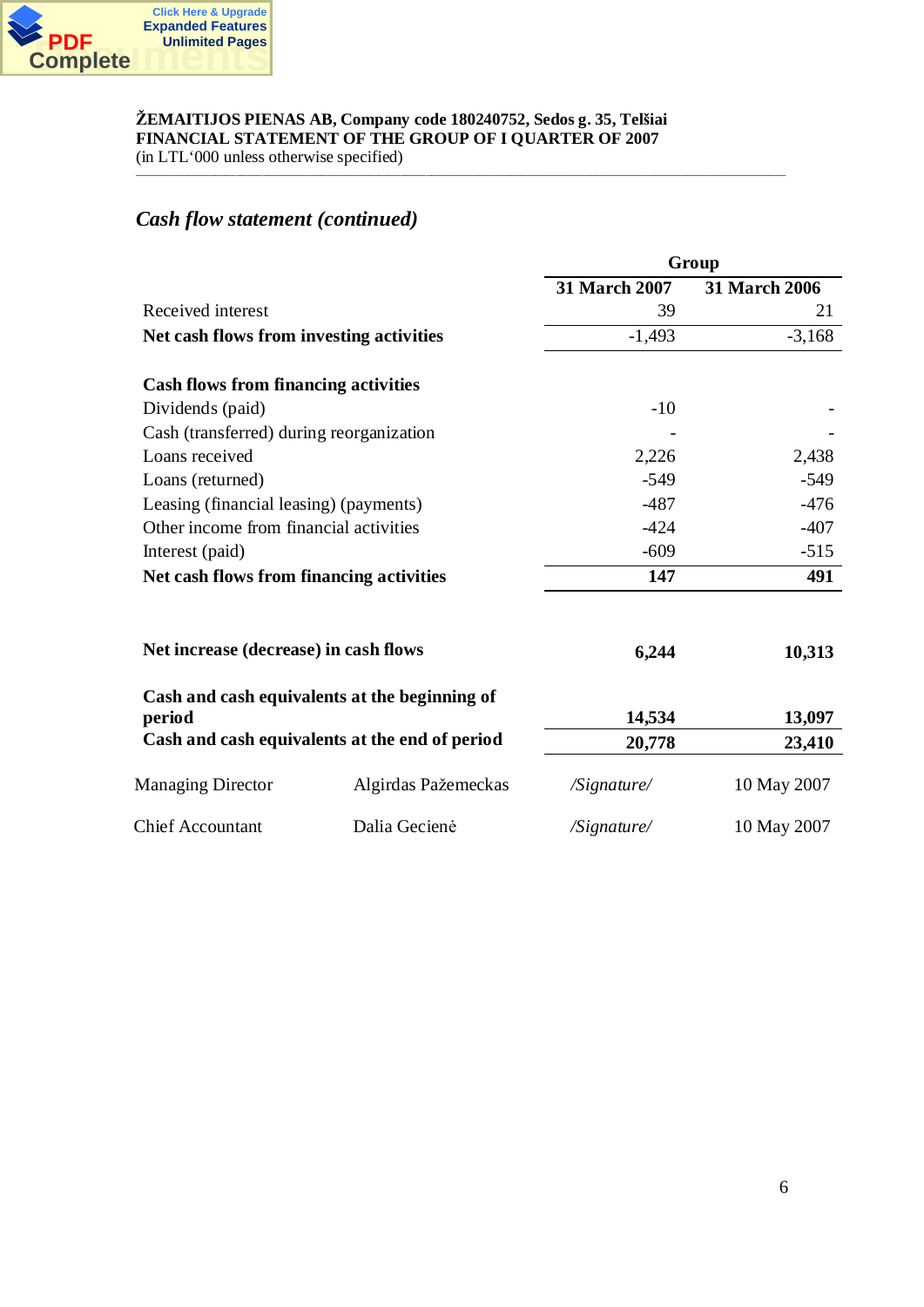

# **äEMAITIJOS PIENAS AB, Company code 180240752, Sedos g. 35, Telãiai FINANCIAL STATEMENT OF THE GROUP OF I QUARTER OF 2007**  $\text{(in LTL '000 unless otherwise specified)}$

# *Statement in changes of equity capital*

| Group                                       |                              |                          | Referable to company's shareholders |                          |               |                           |                | <b>Minority</b><br>share | <b>Total</b>   |
|---------------------------------------------|------------------------------|--------------------------|-------------------------------------|--------------------------|---------------|---------------------------|----------------|--------------------------|----------------|
|                                             | <b>Authorized</b><br>capital | <b>Share</b><br>premiums | <b>Mandatory</b><br>reserves        | <b>Other</b><br>reserves | Own<br>shares | <b>Retained</b><br>profit | <b>Total</b>   |                          |                |
| <b>Balance as of</b><br>31 December<br>2005 | 48,375                       |                          | 3,700                               |                          |               | 10,541                    | 62,616         | 1,037                    | 63, 653        |
| Approved<br>dividend<br>Transferred to      |                              |                          | $\overline{\phantom{a}}$            |                          |               | (2,903)                   | (2,903)        | $\overline{\phantom{a}}$ | (2,903)        |
| mandatory<br>reserves                       |                              |                          | 1,138                               |                          |               | (1, 138)                  |                |                          |                |
| Net annual<br>profit                        |                              |                          | $\blacksquare$                      |                          |               | 12,900                    | 12,900         | $\blacksquare$           | 12,900         |
| <b>Balance as of</b><br>31 December<br>2006 | 48,375                       |                          | 4,838                               |                          |               | 19,400                    | 72,613         | 1,037                    | 73,650         |
| Net annual<br>profit                        |                              |                          | $\overline{\phantom{a}}$            | $\blacksquare$           |               | 1,213                     | $\blacksquare$ |                          | $\blacksquare$ |
| <b>Balance as of</b><br>31 March<br>2007    | 48,375                       |                          | 4,838                               |                          |               | 20,613                    | 73,826         | 1,037                    | 74,863         |
|                                             | <b>Managing Director</b>     |                          | Algirdas Pažemeckas                 |                          | /Signature/   |                           |                | 10 May 2007              |                |
|                                             | <b>Chief Accountant</b>      |                          | Dalia Gecienė                       |                          | /Signature/   |                           |                | 10 May 2007              |                |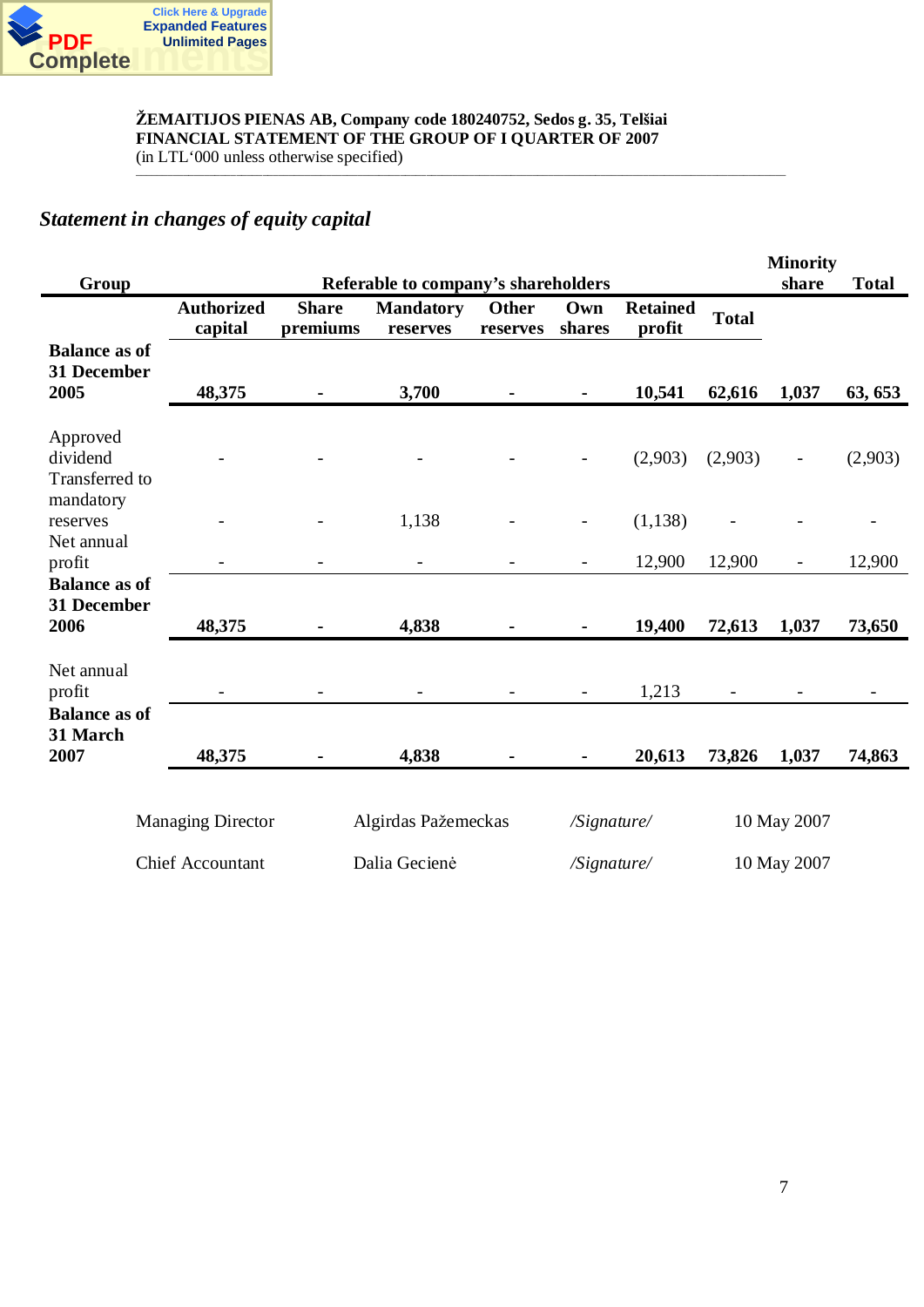

**Explanatory Note**

# **1. Background**

As of 31 December 2006 and 31 March 2007 the Company's authorised capital amounted to LTL 48,375,000, consisting of 4,837,500 ordinary registered shares of LTL 10 par value each. All the shares have been issued, subscribed and paid for. The Company's subsidiaries did not hold shares of the Company and the Company had no own shares as of 31 March 2006 and 31 March 2007.

\_\_\_\_\_\_\_\_\_\_\_\_\_\_\_\_\_\_\_\_\_\_\_\_\_\_\_\_\_\_\_\_\_\_\_\_\_\_\_\_\_\_\_\_\_\_\_\_\_\_\_\_\_\_\_\_\_\_\_\_\_\_\_\_\_\_\_\_\_\_\_\_\_\_\_\_\_\_\_\_\_\_\_\_\_\_\_\_\_\_\_\_\_\_\_\_\_\_\_\_\_\_\_\_\_\_\_\_\_\_\_\_\_\_\_\_\_\_\_\_\_\_\_

As of 31 March 2007 the Group consisted of Žemaitijos Pienas AB and its subsidiaries:

| Subsidiary      | <b>Registered</b> | <b>Share of</b> | <b>Consolidated</b> | <b>Amount of</b> | <b>Accounting</b> | <b>Equity</b> | Core       |
|-----------------|-------------------|-----------------|---------------------|------------------|-------------------|---------------|------------|
|                 | office            | capital         | share               | investment       | year profit       |               | business   |
|                 | address           | controlled      |                     | (at)             | $(\text{loss})$   |               |            |
|                 |                   | by the          |                     | acquisition      |                   |               |            |
|                 |                   | Group           |                     | cost)            |                   |               |            |
| Telšių          | Mažeikių          |                 |                     |                  |                   |               | Vehicle    |
| Autoservisas    | St. 4,            |                 |                     |                  |                   |               | repairs    |
| AB              | Telšiai,          |                 |                     |                  |                   |               |            |
|                 | Lietuva           | 37.49%          | 100%                | 393              |                   | (109)         |            |
| Žemaitijos      | Sedos St.         |                 |                     |                  |                   |               | Milk       |
| Pieno Žaliava   | 35, Telšiai,      |                 |                     |                  |                   |               | collection |
| <b>UAB</b>      | Lietuva           | 100.00%         | 100%                | 1000             | (10)              | 727           | services   |
| Tarpučių Pienas | Klaipėdos         |                 |                     |                  |                   |               | Milk       |
| ŽŪK             | St. $3,$          |                 |                     |                  |                   |               | collection |
|                 | Šilutė,           |                 |                     |                  |                   |               | services   |
|                 | Lietuva           | 10.08%          | 100%                | 50               | 13                | 458           |            |
| Sodžiaus Pienas | Šilalės St.       |                 |                     |                  |                   |               | Milk       |
| ŽŪK             | 35,               |                 |                     |                  |                   |               | collection |
|                 | Laukuva,          |                 |                     |                  |                   |               | services   |
|                 | Lietuva           | 15.09%          | 100%                | 105              | 141               | 1305          |            |

In accordance with the Law on Agricultural Companies, ownership of a company is determined by the percentage share of sales, therefore, Tarpučių Pienas  $\tilde{Z} \overline{U} K$  and Sodžiaus Pienas  $\overline{Z} \overline{U} K$  are considered to be subsidiaries as their sales to the Company amount to nearly 100 per cent. Telšių Autoservisas AB is considered to be a subsidiary because its business activities are controlled by äemaitijos Pienas AB, even though holding less than 50 per cent of the shares in Telšiu Autoservisas AB. In 2006 and QI of 2007 Telšių Autoservisas AB conducted no business activities.

As of 31 March 2007 the Group had 1,952 employees (1922 as of 31 March 2006).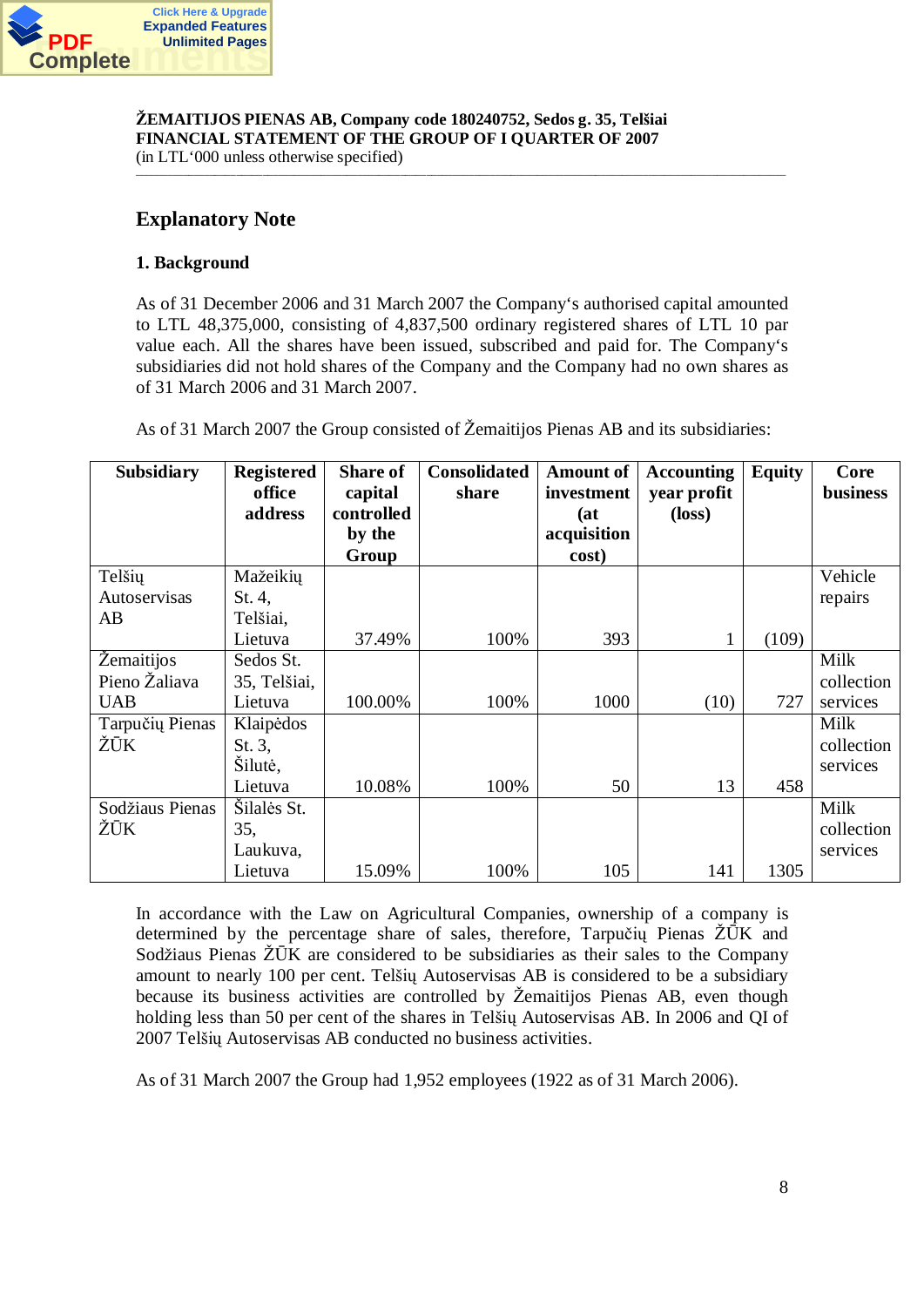

(in LTL'000 unless otherwise specified) \_\_\_\_\_\_\_\_\_\_\_\_\_\_\_\_\_\_\_\_\_\_\_\_\_\_\_\_\_\_\_\_\_\_\_\_\_\_\_\_\_\_\_\_\_\_\_\_\_\_\_\_\_\_\_\_\_\_\_\_\_\_\_\_\_\_\_\_\_\_\_\_\_\_\_\_\_\_\_\_\_\_\_\_\_\_\_\_\_\_\_\_\_\_\_\_\_\_\_\_\_\_\_\_\_\_\_\_\_\_\_\_\_\_\_\_\_\_\_\_\_\_\_

# **2. Accounting Principles**

The main accounting principles applied in the drawing up of the Group financial statements as of 31 March 2007 are as follows:

# **2.1. Basis of Preparation**

These financial statements have been prepared in accordance with the International Financial Reporting Standards (IFRS) adopted in the European Union.

#### Currency of financial statements

All the amounts in these financial statements have been disclosed in Litas – the national currency of the Republic of Lithuania. Litas is pegged to Euro at the ratio LTL 3.4528: EUR 1, while the Litas exchange rate in respect to other currencies is established by the Bank of Lithuania on a daily basis.

# **2.2. Consolidation Principles**

The consolidated financial statement of the Group comprises äemaitijos pienas AB and companies controlled by it. Usually the company is controlled when the Group directly or indirectly holds more than 50 per cent of authorized capital granting right to vote and/or when it can control financial and ordinary activities and thus gain benefit from the activities of this company.

The share of equity and the share of net profit assigned to the minority shareholders is disclosed separately from the respective shares of the Company's shareholders in consolidated balance sheets, statement of equity and consolidated profit (loss) accounts.

The purchase method is employed in the accounting for acquired companies.

For consolidation purposes all intra-transactions, balances and unrealised profit/loss of the companies are eliminated.

For the purposes of drawing up of consolidated financial statements, the same accounting principles have been applied to similar transactions and other events occurring under similar circumstances.

# **2.3. Intangible Assets**

Intangible assets are initially recognised at acquisition cost. Intangible assets are recognised if it is probable that the Group will receive economic benefits related to such assets and provided that reliable valuation of the assets can be made. The Group has no intangible assets whose useful economic life would be unlimited, therefore, after initial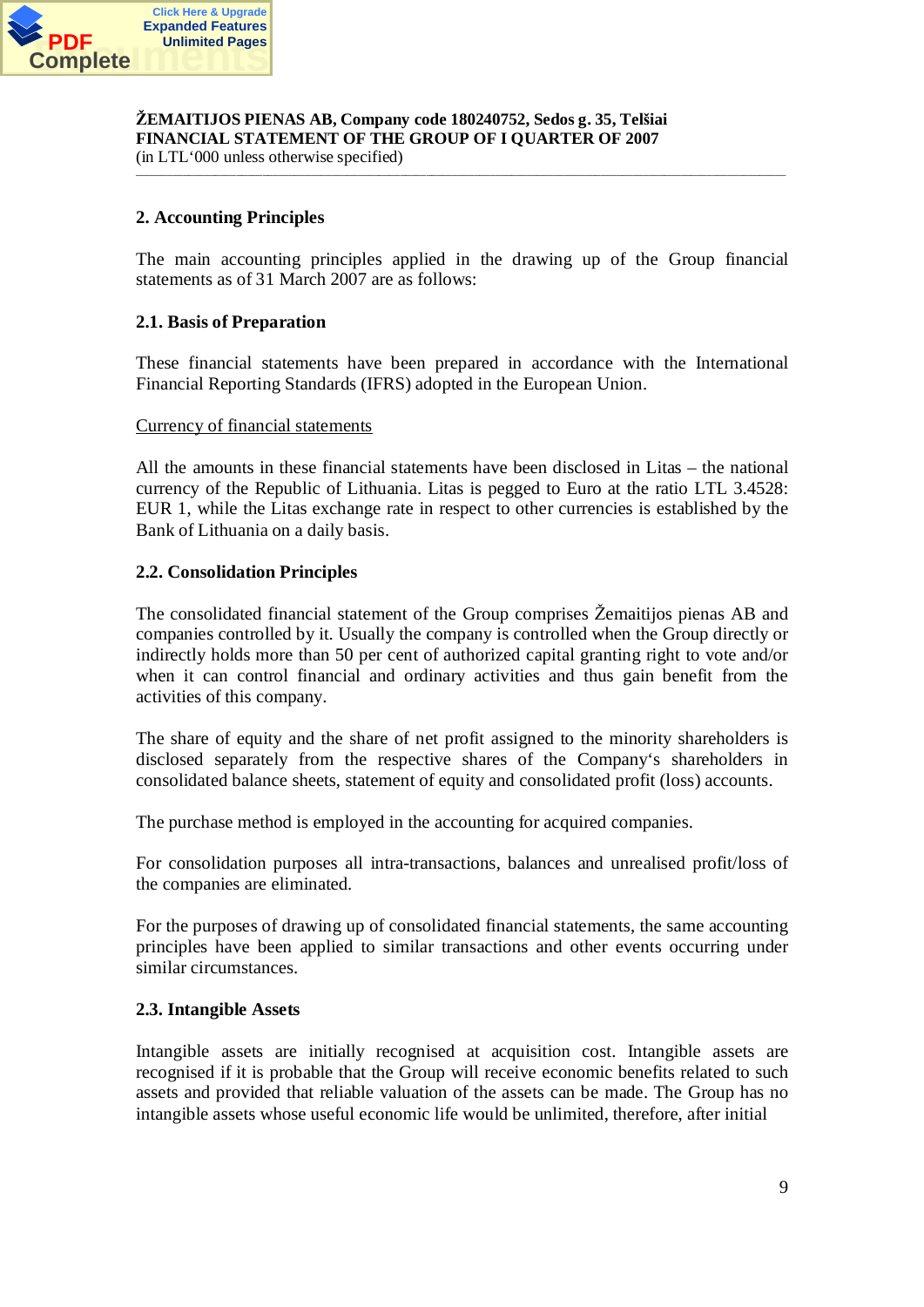

(in LTL'000 unless otherwise specified) \_\_\_\_\_\_\_\_\_\_\_\_\_\_\_\_\_\_\_\_\_\_\_\_\_\_\_\_\_\_\_\_\_\_\_\_\_\_\_\_\_\_\_\_\_\_\_\_\_\_\_\_\_\_\_\_\_\_\_\_\_\_\_\_\_\_\_\_\_\_\_\_\_\_\_\_\_\_\_\_\_\_\_\_\_\_\_\_\_\_\_\_\_\_\_\_\_\_\_\_\_\_\_\_\_\_\_\_\_\_\_\_\_\_\_\_\_\_\_\_\_\_\_

recognition intangible assets are accounted for at acquisition cost less accumulated amortisation and accrued losses on reduction in value if any. Intangible assets are amortised by the straight-line amortisation method over the estimated useful economic life.

#### **2.4. Non-current Tangible Assets**

Non-current tangible assets are accounted for at acquisition cost, which excludes routine maintenance costs, less accumulated depreciation and losses on reduction in value. The acquisition cost includes costs of replacement of parts of non-current tangible assets after they are incurred, provided that such costs comply with the asset recognition criteria.

Depreciation is calculated by the straight-line method over the following periods of useful economic life:

Buildings 20 - 40 years Machinery & equipment 5 years Vehicles  $&$  other equipment 4 - 10 years

Book value, useful economic life and depreciation methods are reviewed at the end of each accounting year and corrected as necessary.

Non-current tangible assets are written off upon sale or when economic benefits are no longer expected from its use or sale. Any profit or loss arising from the asset write-off (calculated as the difference between the net sales income and book value) is included in the profit and loss account for the year in which the write-off took place.

#### **2.5. Investment Assets**

Investment assets of the Group consist of land and buildings, which are leased and from which lease income is earned, and which are not used for the purposes of core activities of the Group. Investment assets are accounted for at acquisition cost less accumulated depreciation and estimated losses on reduction in value.

Depreciation is calculated by the straight-line method over useful economic life of 20 to 40 years.

Transfers to/from investment assets are only made when the purpose of an asset is changed.

#### **2.6. Inventories**

Inventories are accounted for at cost or net realisable value, whichever is lower, less reduction in value for old and slowly moving inventories. Cost is calculated by the FIFO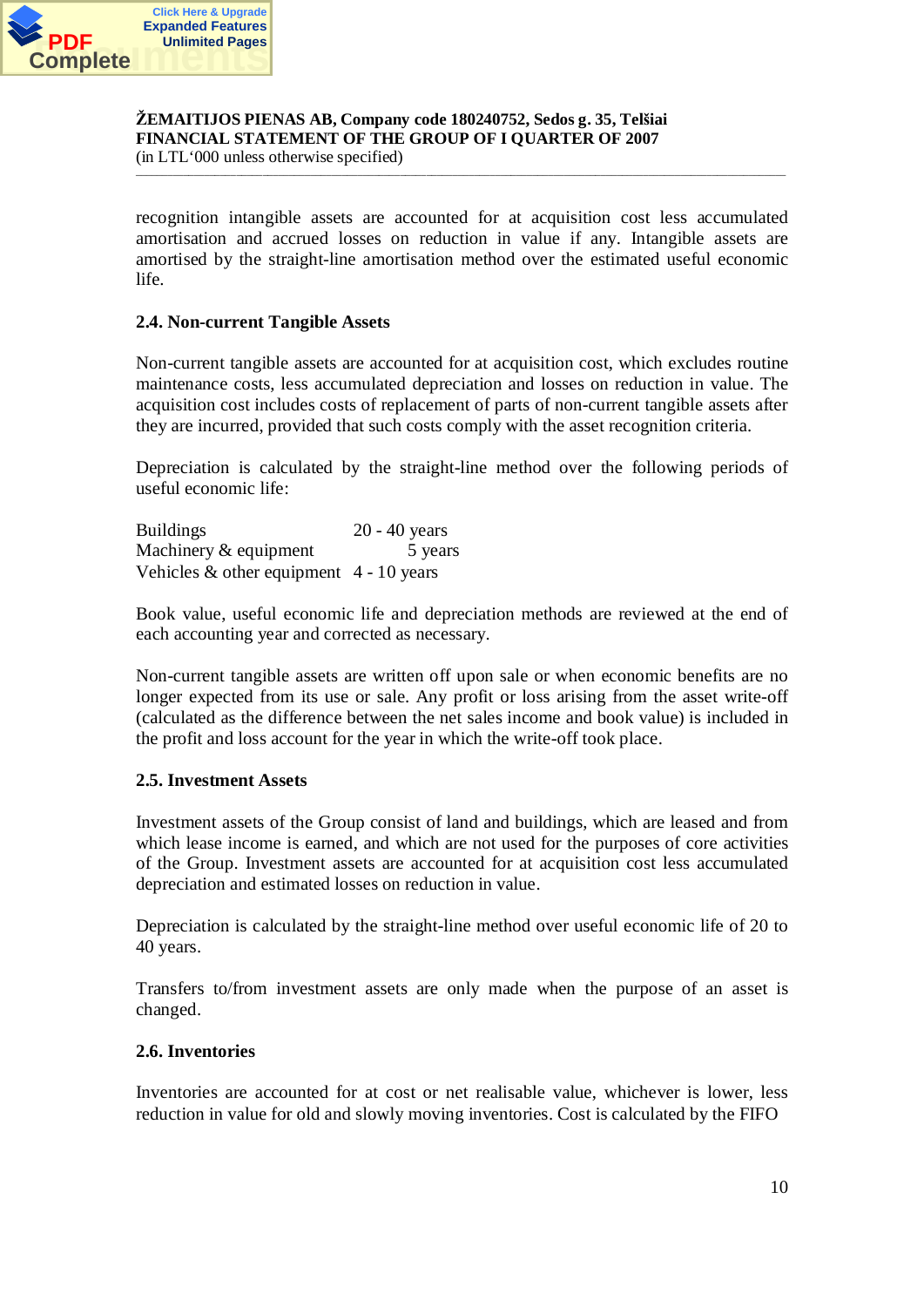

(in LTL'000 unless otherwise specified) \_\_\_\_\_\_\_\_\_\_\_\_\_\_\_\_\_\_\_\_\_\_\_\_\_\_\_\_\_\_\_\_\_\_\_\_\_\_\_\_\_\_\_\_\_\_\_\_\_\_\_\_\_\_\_\_\_\_\_\_\_\_\_\_\_\_\_\_\_\_\_\_\_\_\_\_\_\_\_\_\_\_\_\_\_\_\_\_\_\_\_\_\_\_\_\_\_\_\_\_\_\_\_\_\_\_\_\_\_\_\_\_\_\_\_\_\_\_\_\_\_\_\_

method. The cost of finished products and production in progress includes both noncurrent and variable overheads provided that production volumes are normal. Those inventories which cannot be realised are written off.

# **2.7. Cash and Cash Equivalents**

Cash consists of cash in bank and cash at hand. Cash equivalents are short-term investments of high liquidity, readily convertible to a known amount of money. Maturity of such investments is up to three months, while the risk of changes in value is insignificant.

In the Cash Flow Statement, Cash and Cash Equivalents consist of cash at hand and money in current accounts.

# **2.8. Financial Assets and Financial Liabilities**

The Group recognises financial assets in its balance sheets only after the Group becomes party to a liability under an agreement.

#### Investments

In accordance with IAS 39 *Financial Instruments: Recognition and Measurement*, financial assets are classified as financial assets measures at fair value in profit and loss account, financial assets held to maturity, loans provided, accounts receivable and financial assets held for sale. All investment acquisitions and sales are recognised as of the date of purchase/sale. Investments are initially accounted for at acquisition cost, which is equal to the fair value of the amount paid including transaction costs (with the exception of financial assets measured at fair value in the profit and loss account).

#### Accounts Receivable and Loans Provided

Loans and accounts receivable (which are not financial derivatives) represent financial assets with fixed payments or payments calculated by the pre-set method which are not traded in active market. Such assets are accounted for at amortised costs by the effective interest rate method. Profit and loss are accounted for in the profit and loss account by amortising or writing the loans and accounts receivable off or by accounting for reduction in value thereof.

#### Debts

Borrowing costs are recognised as costs after they are incurred.

Debts are initially recognised at the fair value of the amount received less transaction costs. Later they are accounted for at amortised cost, while the difference between the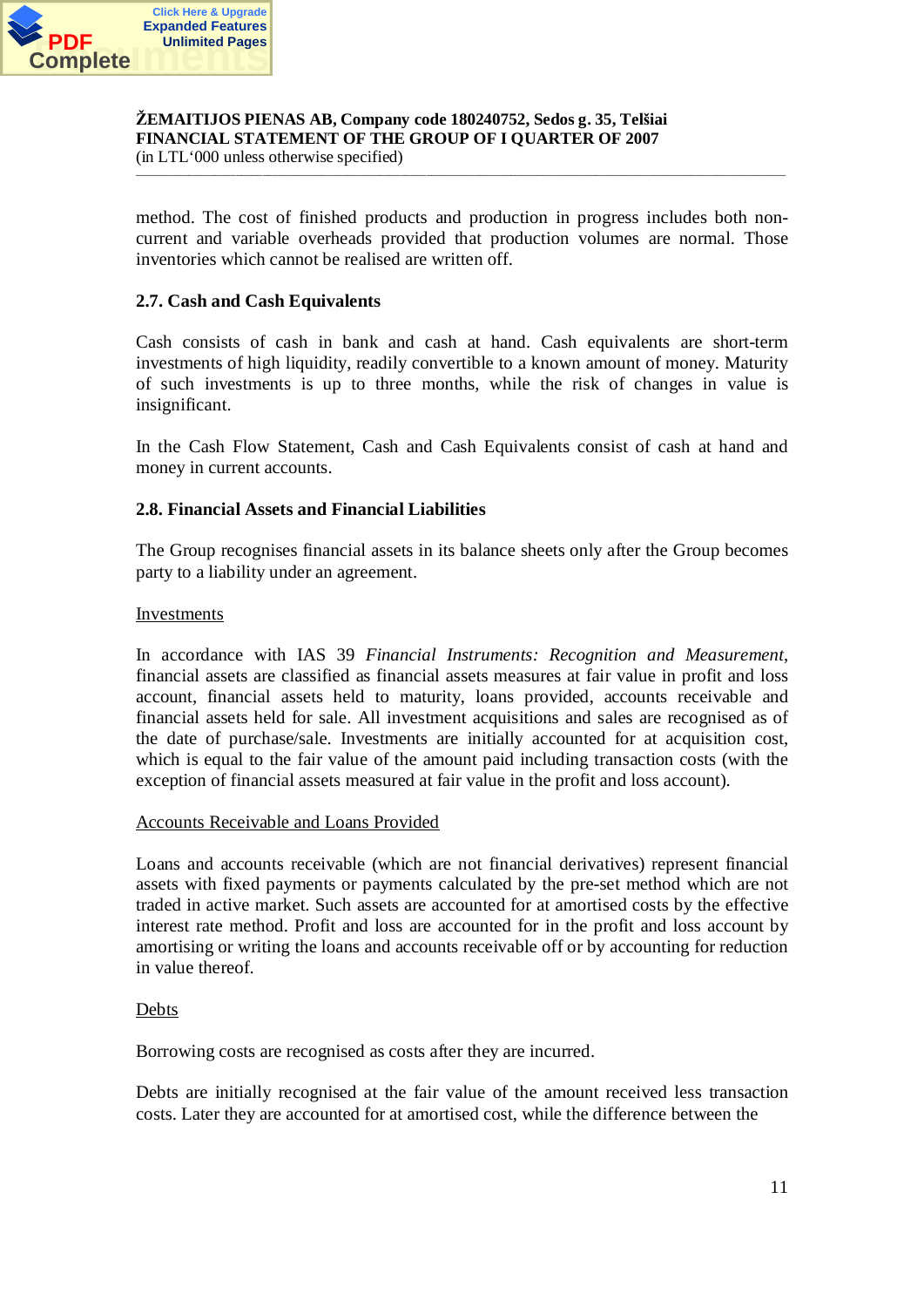

(in LTL'000 unless otherwise specified) \_\_\_\_\_\_\_\_\_\_\_\_\_\_\_\_\_\_\_\_\_\_\_\_\_\_\_\_\_\_\_\_\_\_\_\_\_\_\_\_\_\_\_\_\_\_\_\_\_\_\_\_\_\_\_\_\_\_\_\_\_\_\_\_\_\_\_\_\_\_\_\_\_\_\_\_\_\_\_\_\_\_\_\_\_\_\_\_\_\_\_\_\_\_\_\_\_\_\_\_\_\_\_\_\_\_\_\_\_\_\_\_\_\_\_\_\_\_\_\_\_\_\_

amount received and the amount to be paid during the set term is included in the profit or loss for the period.

#### **2.9. Leasing (Financial Lease) and Operating Lease**

A decision or agreement is either lease agreement at beginning date, or when the fulfilment of the agreement is dependent upon specific assets, or when the right to use an asset transferred is transferred under an agreement.

# **2.10. Grants**

Grants received to make up expenses or non-received income in accounting or previous period as well as any other grants that are not classified as asset-related grants are regarded as grants related to income. Income-related grants are recognised to the extent of the amount used and to the extent to which costs were incurred in accounting period or to which income, for the making up of which the grant has been intended, is not received.

The unused balance of a grant is shown in the balance sheet line Sponsorship Received.

# **2.11. Corporate Profit Tax**

Corporate profit tax is calculated in accordance with the legal acts of the Republic of Lithuania.

In 2007, a standard corporate profit tax rate (15%) will remain. Since 1 January 2007 a social tax rate of 3% has been in effect; the calculation of the tax is based on the principles of calculation of corporate profit tax.

#### **2.12. Recognition of Income**

Income is recognised when it is probable that the Company will receive economic benefits from a transaction and when a reliable assessment of the income amount is possible. Sales are accounted for upon deduction of VAT and any discounts granted.

Income from goods sales is recognised upon delivery of the goods and upon transfer of risks and benefits from the title to the goods.

In the consolidated profit and loss account, intra-group sales have been eliminated.

# **2.13. Recognition of Costs**

Costs are recognised by the principles of accrual and comparison in the accounting period in which related income has been earned irrespective of when the money was spent. In cases when costs incurred in the accounting period cannot be related directly to the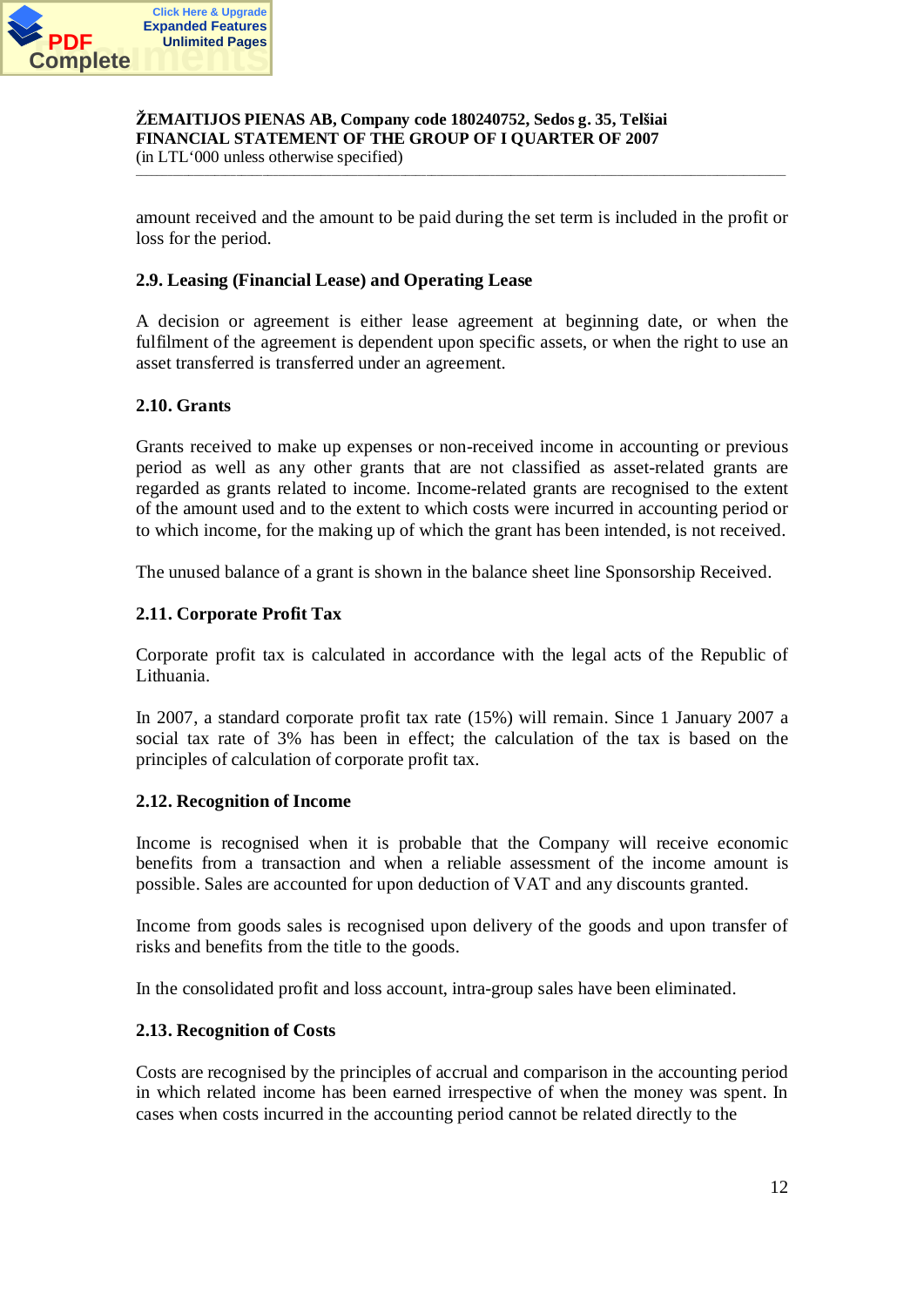

(in LTL'000 unless otherwise specified) \_\_\_\_\_\_\_\_\_\_\_\_\_\_\_\_\_\_\_\_\_\_\_\_\_\_\_\_\_\_\_\_\_\_\_\_\_\_\_\_\_\_\_\_\_\_\_\_\_\_\_\_\_\_\_\_\_\_\_\_\_\_\_\_\_\_\_\_\_\_\_\_\_\_\_\_\_\_\_\_\_\_\_\_\_\_\_\_\_\_\_\_\_\_\_\_\_\_\_\_\_\_\_\_\_\_\_\_\_\_\_\_\_\_\_\_\_\_\_\_\_\_\_

earning of specific income and they will not give rise to income in future period, they are recognised as costs in the period in which they were incurred.

The size of costs is usually measured by the amount of money paid or payable excluding VAT. In cases where a longer payment period has been provided for and no interest has been identified, the size of costs is measured by discounting the amount payable at market interest rate.

# **2.14. Foreign Currencies**

Transactions expressed in foreign currencies are accounted for at the currency exchange rate in effect as of the transaction date. Profit (loss) on such transactions and on balances of assets and liabilities expressed in foreign currencies as of revaluation balance sheet date are accounted for in the profit and loss account. Revaluation of such balances is made according to the currency exchange rate as of the end of accounting period.

# **2.15. Guarantees**

Financial guarantees are initially measured at fair value (amount of the premium received) in Other Liabilities. During later valuations, the Group's liability is measured at the amortised premium and the costs necessary to cover financial liabilities arising from the guarantees provided, whichever is higher.

Any guarantee-related increase in liabilities is accounted for in the costs of reduction in value in the profit and loss account. Any premium received is recognised in financial income in the profit and loss account by the straight-line method over the guarantee period.

Guarantees represent an irrevocable security that the Group will settle accounts with third parties on the client's behalf in case if the client fails discharge its liabilities to third parties.

# **2.16. Set-Offs**

For the purposes of financial statements, assets and liabilities as well as income and costs are not set off, with the exception of cases where such set off is required by a specific standard.

# **3. Information by Segments**

For management purposes, business activities of the Group are organised as a single key segment – production and sale of dairy products (primary segment). Sales by geographic segments (secondary segments) are shown below: